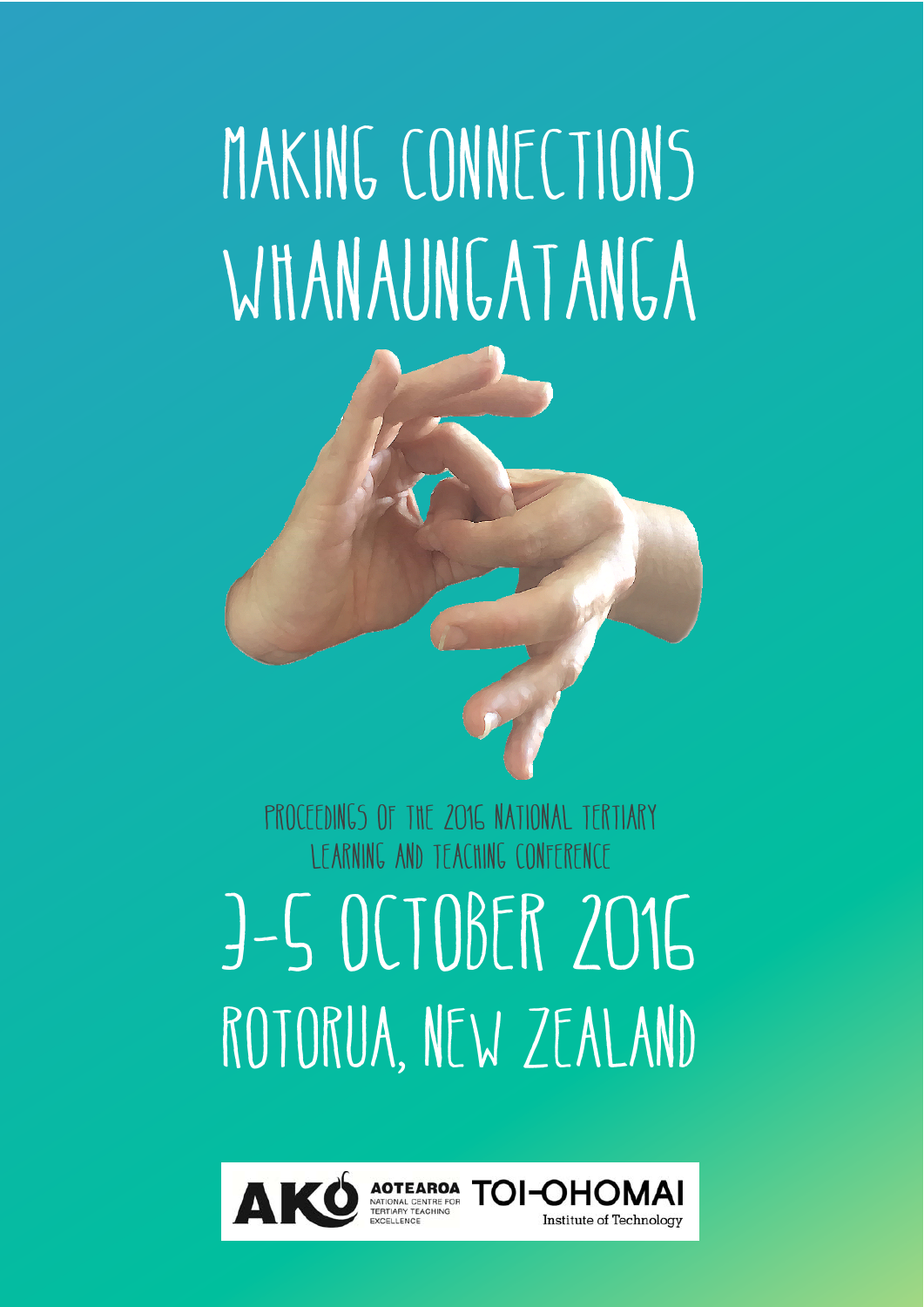## MAKING CONNECTIONS - WHANAUNGATANGA

PROCEEDINGS OF THE 2016 NATIONAL TERTIARY LEARNING AND TEACHING CONFERENCE

Published by Toi Ohomai Institute of Technology Mokoia Drive Rotorua 3010 New Zealand © Toi Ohomai Institute of Technology 2017

Editors: Cath Fraser, Heather Hamerton, Clarke Raymond, Jon Sadler & Kate Shanaghan

ISBN: 978-0-473-40137-5 (online)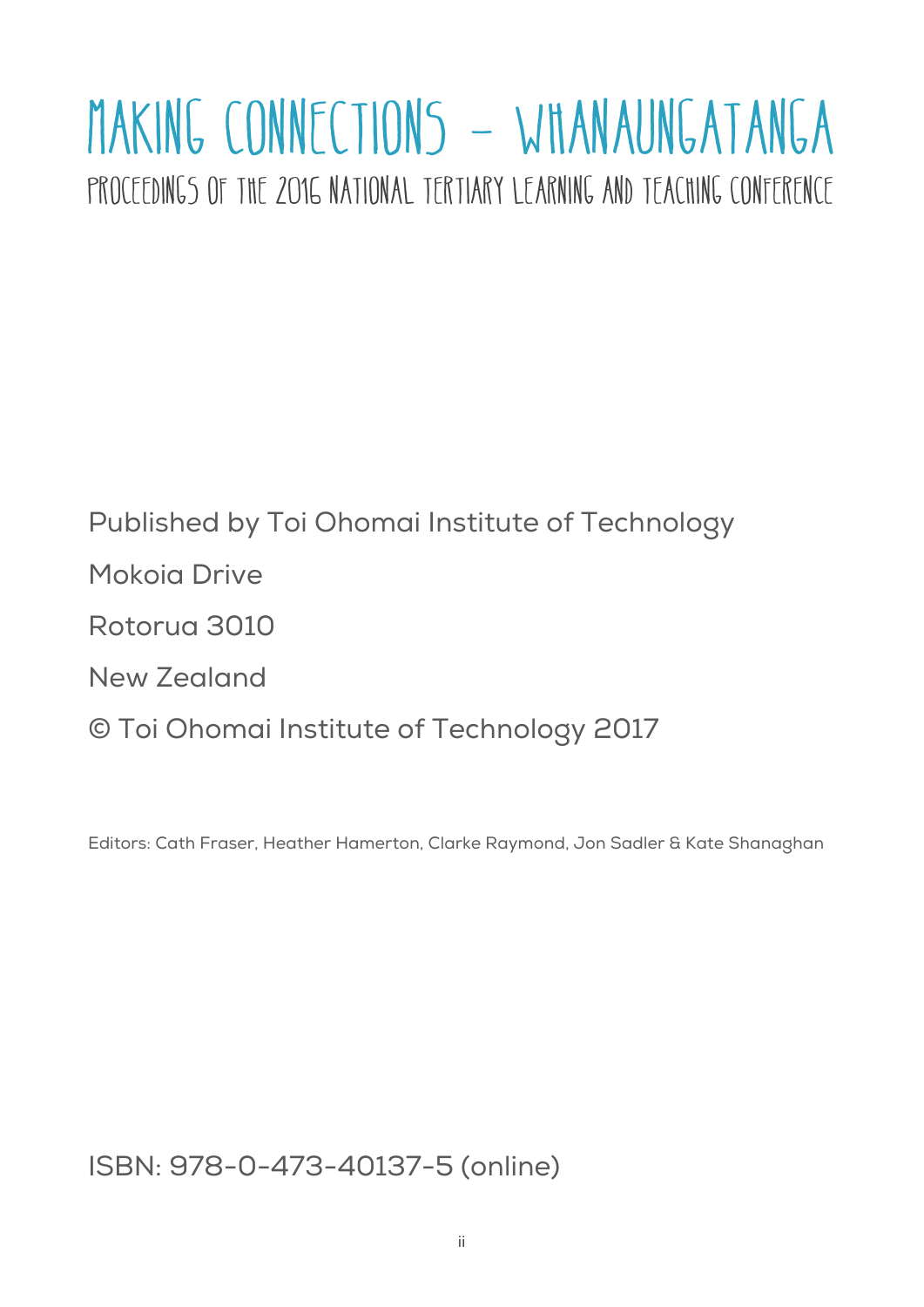#### Creating connections between theory and practice for diverse learners

Naomi G. Lorimer, Unitec Institute of Technology, Auckland Email: nlorimer@unitec.ac.nz

Nikki A. Hurst, Unitec Institute of Technology, Auckland Email: nhurst@unitec.ac.nz

Courtney J. Rowe, Unitec Institute of Technology, Auckland Email: crowe@unitec.ac.nz

Lucy L.M. Patston, Unitec Institute of Technology, Auckland Email: lpatston@unitec.ac.nz

For students entering public service fields, such as healthcare and social services, a key skill is the ability to both learn and understand the theoretical underpinnings of their profession and to apply them appropriately in practice (Wrenn & Wrenn, 2009). The Human Development course described in this article is taught using a highly-blended model, with limited face-to-face time, where most feedback is provided online in written format. The students are from programmes as diverse as medical imaging, nursing, coaching and social practice, with a range of educational backgrounds, expectations, and future goals. This paper outlines the process of transitioning this course from a generic, theory-based course, to one where students create connections between their lived experience and theory, and between theory and professional practice. This was achieved through a combination of innovative teaching practices, drawing on the experiences of students and current practitioners, and creating connections between historical and more recent theories of human development.

#### Introduction

Professional training caters for diverse populations, including school leavers, second chance learners and adults seeking to change career. Crafting first year courses that cater to the needs of these students is critical for student success and retention (Kift & Moody, 2009; Mercier, 2016; Nelson, Kift, & Harper, 2005). This is particularly the case for courses with a more theoretical focus, where connection to practice is not immediately obvious, as student perceptions of the relevance of the material to their personal career goals is crucial for engagement (Kift & Field, 2009).

Blended learning has recently been identified as an effective strategy for catering to diverse learners by providing opportunities to access their learning community at any time and in any location (Garrison & Kanuka, 2004; Wicks, Craft, Mason, Gritter & Bolding, 2015). This is of particular value for students contending with external commitments (such as work, family and / or child care) in conjunction with study. Definitions of 'blended learning' are typically very broad. The blend can range from primarily face‐to‐face learning experiences, with few online tasks, to predominantly online learning with few face-toface interactions (Graham & Allen, 2009; Kerres & De Witt, 2003). Within any blend, practitioners may use a range of teaching and learning strategies, ranging from traditional lectures through to more active approaches, such as workshops, laboratories, and work or project-based learning. Team‐based learning and flipped classrooms take this pedagogical approach further by encouraging students to explore a pre-reading or recorded lecture before class, so that class time can be used to test, explore, debate and apply theory to professionally relevant scenarios with the support of peers and teaching staff (Saliba, Rankine & Cortez, 2013).

It is increasingly recognised that it is not the ratio of face-to-face to online work, nor the teaching and learning strategies used, but the *thoughtful*  integration of these activities into a coherent structure that determines the value of blended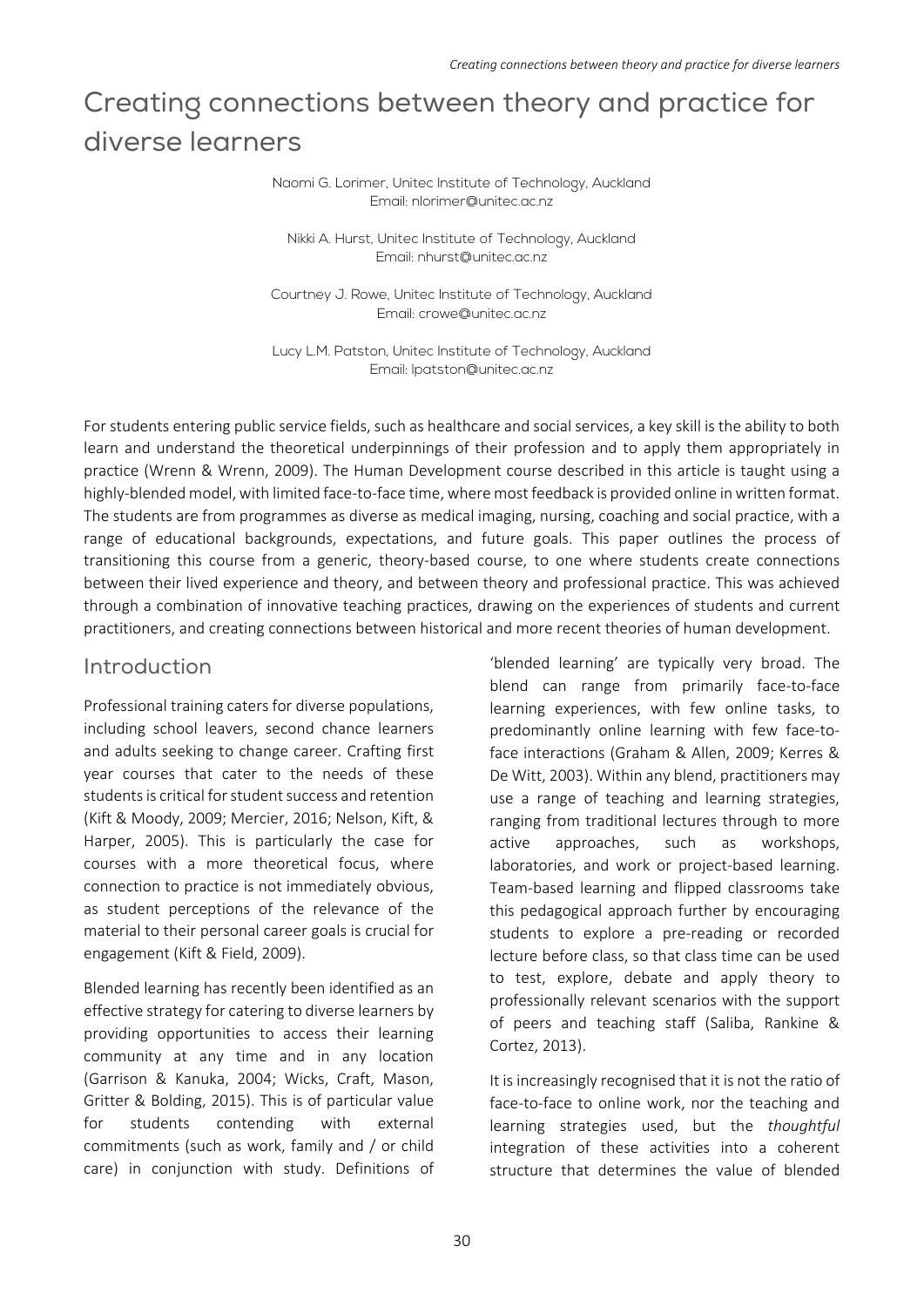learning (Garrison & Kanuka, 2004; Graham & Allen, 2009; Jeffrey, Milne, Suddaby & Higgins, 2012). When designed well, blended learning has the potential to produce courses tailored precisely to students' personal and professional needs, with strong connections between theory and practice. This leads to increased connectivity, engagement and deeper overall student learning (Garrison & Kanuka, 2004; Hawkins, 2014).

Professional training typically involves student participation in placement programmes or practical arenas where they are expected to act professionally and apply theoretical concepts to real world situations. Wrenn and Wrenn (2009) explain that students often struggle to create the connections between theory and practice necessary to achieve these goals. They suggest that educators can help reduce this disparity through providing opportunities for explicit and meaningful application of theoretical concepts to practical scenarios during class (Wrenn & Wrenn, 2009).

Graduates also need to develop the ability and self‐ awareness to 1) effectively acquire, and critically engage with, resources to inform their practice, 2) build and maintain effective relationships, and 3) reflect on their own thoughts and practice to ensure that they consistently act within the best interests of clients and society in general (Hays, 2015; Wrenn & Wrenn, 2009). Garrison and Kanuka (2004) suggest that these skills can be effectively developed through the combination of synchronous and asynchronous communication within blended learning environments. Students' ideas and beliefs can be challenged and built on by other individuals within a community of practice, in a safe environment, supported by teaching staff (Garrison & Kanuka, 2004).

This paper outlines the process of iteratively developing and improving a first semester (Level 5) Human Development course in response to student feedback, using the ideas outlined above. The goals of this process were to create clear connections between theory and practice, and to help students develop the professional skills needed for successful placement and employment in healthbased professions.

#### The Early Days

In 2013, Unitec Institute of Technology launched the development of a "Common Semester" suite of four 15‐credit 'core' courses for all Level 5 students enrolling in the (at that time) Faculty of Health and Social Sciences. The four courses were Enquiry and Communication, Anatomy and Physiology, Contemporary Issues in Aotearoa New Zealand, and Human Development. Human Development was taken up by six programmes. Participating courses ranged from specialised, technical programmes such as the Bachelor of Nursing and Bachelor of Health Science (Medical Imaging) to more generalised programmes such as the Bachelor of Sport and Bachelor of Health and Social Development. Simultaneously, an institute‐wide initiative to deliver in a 'flipped and blended learning pedagogy' commenced.

The blended model used in the design of the Common Semester courses was built predominantly around online learning. Face‐to‐face time consisted of weekly one‐hour virtual classroom tutorials using Blackboard Collaborate, 'drop‐in' face‐to‐face sessions and monthly large‐ scale, seminar‐like events. In Human Development, the blend also included individual activities intended to help students find lower‐order information about specific theories, and collaborative activities requiring higher order thinking, that students completed in set groups on Google Documents. Staff provided specific, asynchronous feedback to these documents on a weekly basis. It was thought that this approach would enable teams of 2.0 FTE to deliver to 300+ students, but it was soon apparent that this ratio limited the ability of staff to provide effective, regular feedback for the online asynchronous learning activities. This led to an increase in staff teaching allocation and the implementation of fortnightly, alternating face‐to‐face classes and online synchronous teaching (Blackboard Collaborate tutorials). During each semester in which Human Development was delivered, student feedback was obtained at six weeks and at the end of the semester. This feedback was used to identify the most pressing issues for students taking the course, and in response, solutions were explored and implemented as soon as possible. Each of the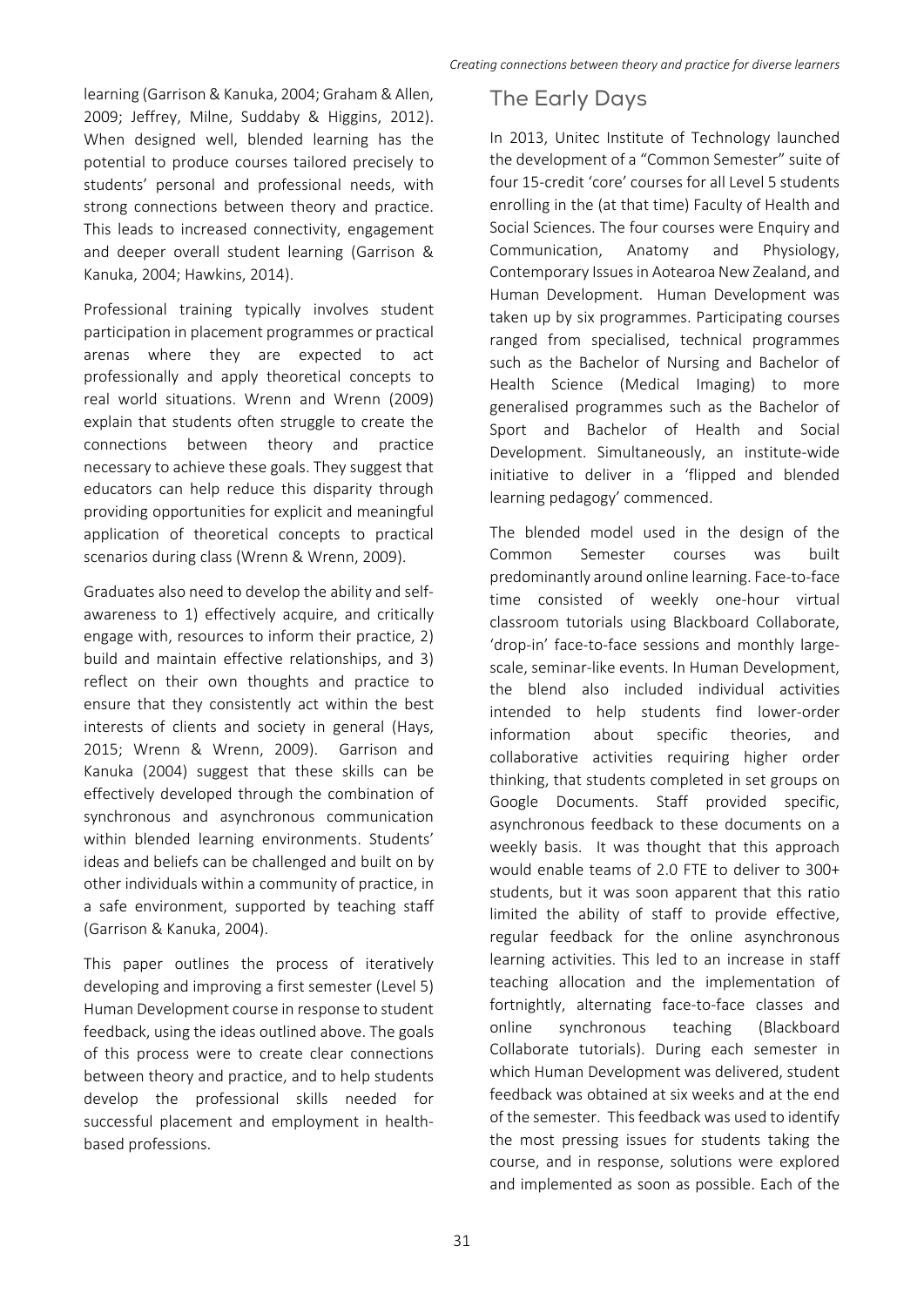following sections outlines an identified issue, solutions that were implemented in response, and the effect of these solutions on student learning.

#### Connecting Content with Pathways

The Human Development course was originally designed to be very generic, in order to avoid overloading students with content that was relevant to only one or two participating programmes. It was believed that the material itself would inspire students to create their own connections between the concepts and their future professions. In Semester 1, 2015, the key theme that arose from course evaluations was a perceived disconnect between course content and its relevance to future pathways. In hindsight, this was unsurprising, as these students had not yet engaged with programme‐specific learning, and were seeking to relate the content to their personal interpretations of what the profession would entail.

As perceived lack of relevance to future career goals is a strong contributor to reduced student engagement (Kift & Field, 2009), this was deemed a critical issue. Consultation with staff from participating programmes identified the specific needs of students entering each discipline, and course content was modified accordingly. As this increased the volume of material in the Human Development course, an information panel was added to each activity. This panel briefly identified the programmes for whom that material was *most*  relevant, with professionally informed justification. This helped students make informed decisions on which aspects of the Human Development course to focus on. Staff from each programme were also asked to identify life stages and developmental theories of particular importance to their students, and were invited to produce a short video where these ideas were discussed in the context of the pathway programme.

Māori staff members were also invited to record short talks on Māori developmental ideas such as the *Tuakana‐Teina*  model. The videos were uploaded to the relevant units of the Human Development course, reinforcing connections between culture, pathways and course content (Wrenn & Wrenn, 2009). Students valued these videos, identifying "*lecture videos*" as one of the top four features of Human Development that most helped their learning, commenting that the videos explained the content material "*better"*.

The social and ethnic diversity of the students encouraged the Human Development team to increase the diversity of the social and cognitive theories covered. Although core European theorists continued to be incorporated, several (e.g., Freud) became optional activities for interested students, or were used as a precursor to more recent theorists (e.g., Erikson as an introduction to Marcia). Programme staff and industry experts also helped to identify local theories of particular relevance such as Tupuola's (2004) *Edgewalking*  model of Pasifika adolescent identity formation and the University of Auckland's Growing up in New Zealand longitudinal study (Growing Up in New Zealand, n.d.). A student also alerted a Human Development staff member to a study by the University of Auckland's Te Arai team on Māori end of life care, providing links to information about the research and permission to include the video she produced whilst participating in the study. Drawing on the expertise and experience of such a diverse group of people led to a more student‐centred approach, with increased relevance to participating programmes. This was in contrast to the original, isolated attempts by the Human Development team to identify generic models and examples that were perceived to be relevant to all six programmes.

#### Connecting theory, assessment, student lives and future practice

To improve the connection between theory, assessment and practice, and to meet the graduate profile requirement of developing 'reflective practitioners', the focus of the Human Development course needed to change from information gathering to analysis and application (Cope & Kalantzis, 2009). Many of the original activities were built around lower‐order thinking, with students collecting and reproducing details about specific theories. The changing focus sought to develop students' ability to draw together concepts from multiple topics to explore potential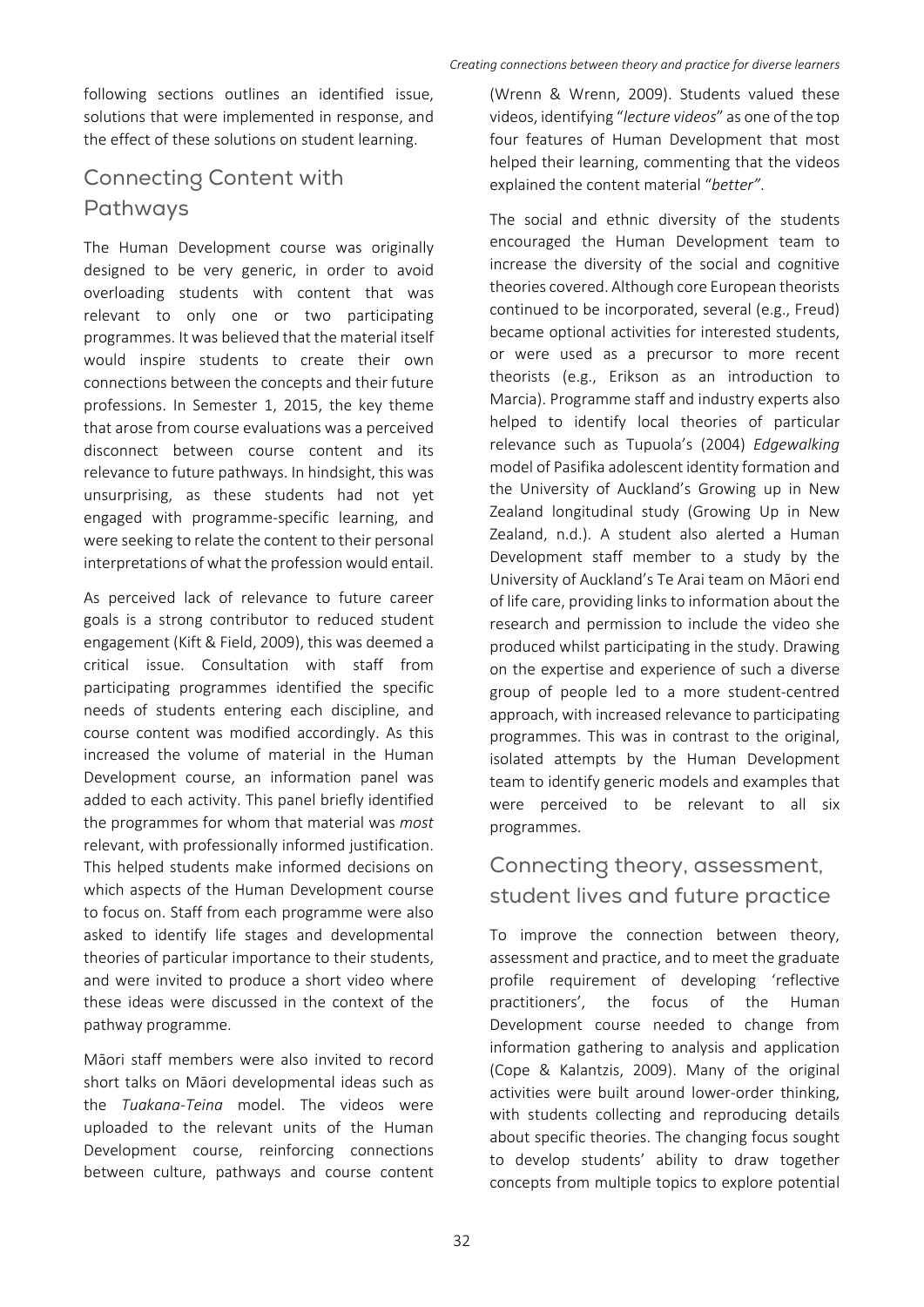causes, effects and solutions to professionally relevant, 'real‐life' problems.

Changes to the first assignment were informed by the theoretical foundations of the Ministry of Health and Ministry of Education, both of which use Durie's (1985) Whare Tapa Wha model as a conceptual basis for practice. The assignment originally asked students to outline the key elements of one western learning theory (i.e., Pavlov, Skinner, or Bandura). This task was substantially altered, becoming a task built around Cope and Kalantzis' (2009) approach of asking students to reflect on theory in relation to their own lives – in this instance Durie's (1985) Te Whare Tapa Wha model. The task also asked students to produce a visual representation of the relationship between their own lives and Durie's model (Cope & Kalantzis, 2009). The work produced by students was highly creative and produced more effective learning, evidenced by students being more likely to refer to the model accurately and with greater relevance than in previous iterations of the Human Development course.

The second, major assignment had originally involved direct application of individual theories to short, specific case studies that were tailored to the theory in question. Due to the narrow range of each case study, demonstrating knowledge from across the Human Development course required students to submit four of eight assignment options. Feedback from students suggested that this approach did not produce the breadth or depth of learning that was needed. The assignment was redeveloped using Cope and Kalantzis' (2009) concept of multiliteracies and concepts of synthesis. The new assignment asked students to use a biopsychosocial approach to select and apply multiple theories to a case study focused on a specific life stage. Students were encouraged to explore the case study most relevant to their programme pathway, but were free to choose any of the four life stages available for assessment. Submission was in the form of a report that explained and applied the relevant theory to the events in the case study, followed by an audio or video recording of a simulated face‐to‐face (or phone‐based) interaction with an imaginary client.

Markers and moderators of this assignment were impressed by the quality of work produced by the students, and the connectivity to their lives and future practice that came through in the verbal pieces. They made comments such as:

*"You can hear these guys as future practitioners...the consideration for the clients coming through…" (Marker)* 

*"This approach allows students to include their lived experience...students who have asked their Kuia for advice are able to include this in an effective and real way." (Moderator)* 

The moderator's comments reinforced the view of Rust (2002) and Mercier (2016) that this approach provided students with the opportunity to demonstrate professional skills and strengths that are not valued in typical essay‐based tasks. Course staff also observed that more students were staying behind after class, arranging appointments with staff, and engaging in complex, collaborative conversations with one another around the case studies.

#### Connecting teaching and assessment

The analytical and application skills required for the second assignment needed to be explicitly taught to students. This was primarily facilitated through asynchronous, online discussion activities. These were migrated from Google Documents to myPortfolio, to improve ease of access. The activities were also rewritten as case studies specific to the related topic and containing issues that might be encountered in future professional situations. Each case study included a set of questions that indicated the concepts and issues that students needed to consider in order to reach an effective decision in response to the case study. The cases were deliberately controversial, with no clear 'right' answer. Students were encouraged to choose a perspective, and support it using evidence from theory and life experiences. They were also encouraged to comment on other students' arguments. Students could contribute as often as they wished to the online discussions, with a 100‐ word limit for each entry. This reduced staff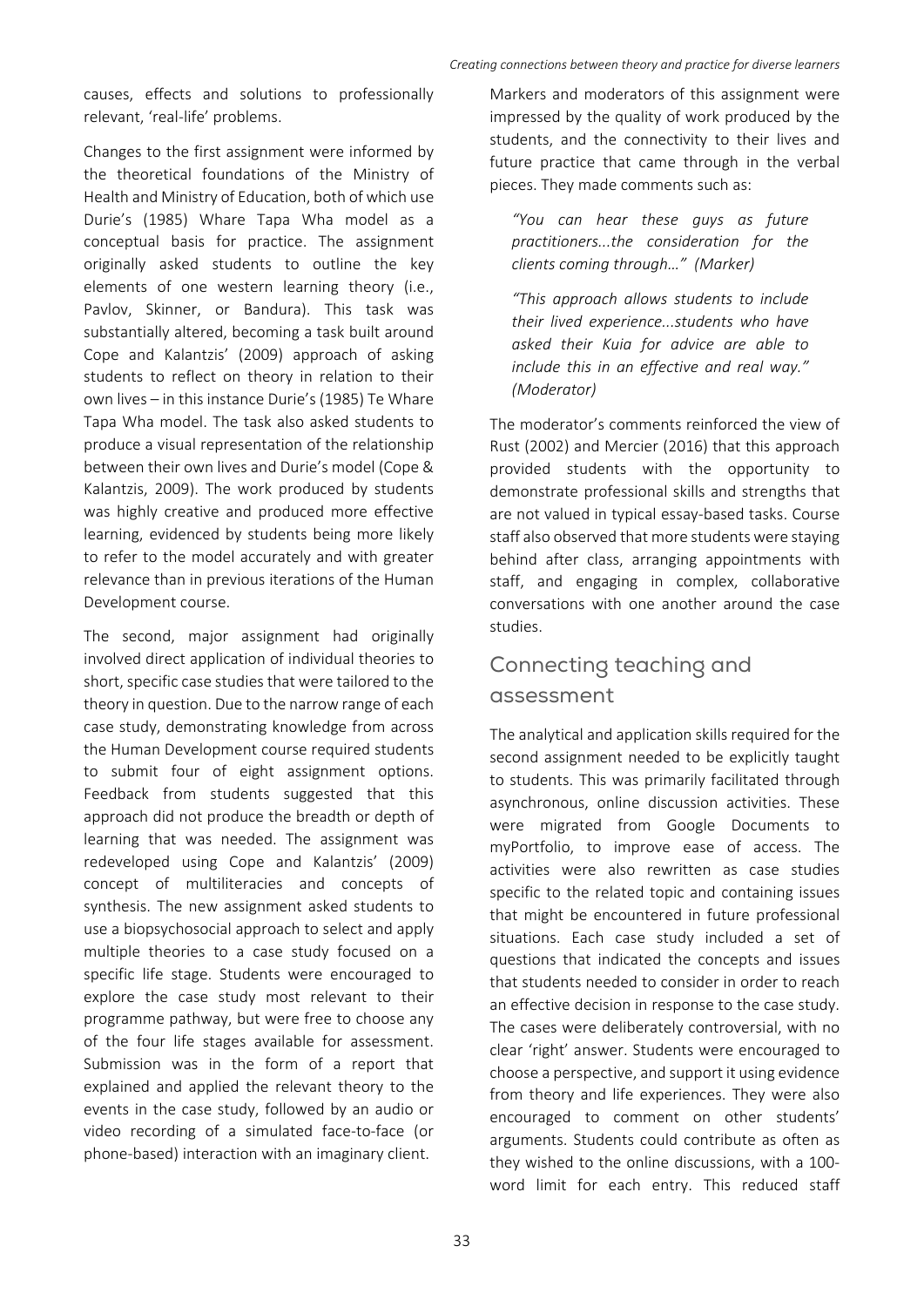workload in terms of reading and responding to student content, and provided more time for detailed, focused feedback. The reduced verbosity also increased the attention that students paid to others' contributions, subsequently leading them to give one another more specific and relevant feedback.

Student evaluations of the online activities were very positive, with most students (87%) confirming that the case studies helped them to make connections between the material and their future practice. Additionally, 77% of students now agreed that the myPortfolio activities were "*somewhat*" or "*really interesting*". Within another cohort, half of the students surveyed said that the activities were "*Interesting*" and that they "*Encouraged them to think more deeply about the topic*". A smaller proportion of this cohort also felt that the activities "*Encouraged them to share their ideas with the group*". These findings were consistent with Garrison and Kanuka's (2004) suggestion that asynchronous challenges to thoughts and beliefs can help develop critical thinking and reflective skills. Asynchronous communication alone, however, is insufficient to support this development (Garrison & Kanuka, 2004). A change in face‐to‐face pedagogical practice was also required.

#### Bringing it all together

The Human Development course was originally developed with the intention that students complete a series of activities about a topic, followed by a fortnightly 'drop-in' session where they could work together with staff and other students to apply ideas and ask questions. Poor attendance and negative student feedback, however, led to 'drop-ins' being replaced with fortnightly face-to-face, structured classes. Unfortunately, following this modification student feedback rapidly indicated that the return to a more traditional face‐to‐face teaching approach had not met their needs, with a number of students commenting that "*coming to class… [was] just repeating the content from Moodle*" or that it was "*very frustrating to have done all the work…only to attend class and redo it*". In response to this feedback, team‐based learning provided an ideal

foundation for restructuring the face-to-face classes, as it provided a means to specifically focus class time on material that was poorly understood by students. It also has the benefit of developing professional communication and problem solving skills, scaffolding students into online activities and assignments, and applying theory to practice (Hawkins, 2014).

Using a 'flipped classroom' approach, students were provided with activities to complete online each week, followed by a short quiz in Moodle for completion before class. The quizzes informed teaching staff, in advance, of the aspects of Human Development theory that students were less confident with. This information was used to guide teaching during the hour‐long virtual classes and the first half of each face‐to‐face class. As a result, staff could focus teaching time on providing additional information, facilitating group discussions and fielding questions around more difficult topics.

The second half of the face-to-face classes was more applied and involved discussion of scenarios that drew on material covered during the previous week. For each scenario, groups had in‐class time to research and discuss a possible solution. Students from two groups were then randomly selected to present their solution to the class for further discussion or students were asked to move around the room exploring other groups' answers. Limiting the number of students being called upon maintained student engagement, while random selection of students for presentation meant that all group members needed to actively participate in the discussion, understand the material at hand and the reasoning behind the group's conclusions (Hawkins, 2014). A series of trials using this approach were carried out, with very positive responses: 83% of students found the class '*more'*, or '*somewhat more'*, interesting than before, and 79% of students thought that this approach was '*more'*  or '*somewhat more'*  effective for their learning than before. Students also commented that the interactive nature of the class was more appealing and relevant to their future careers than the more traditional didactic approach.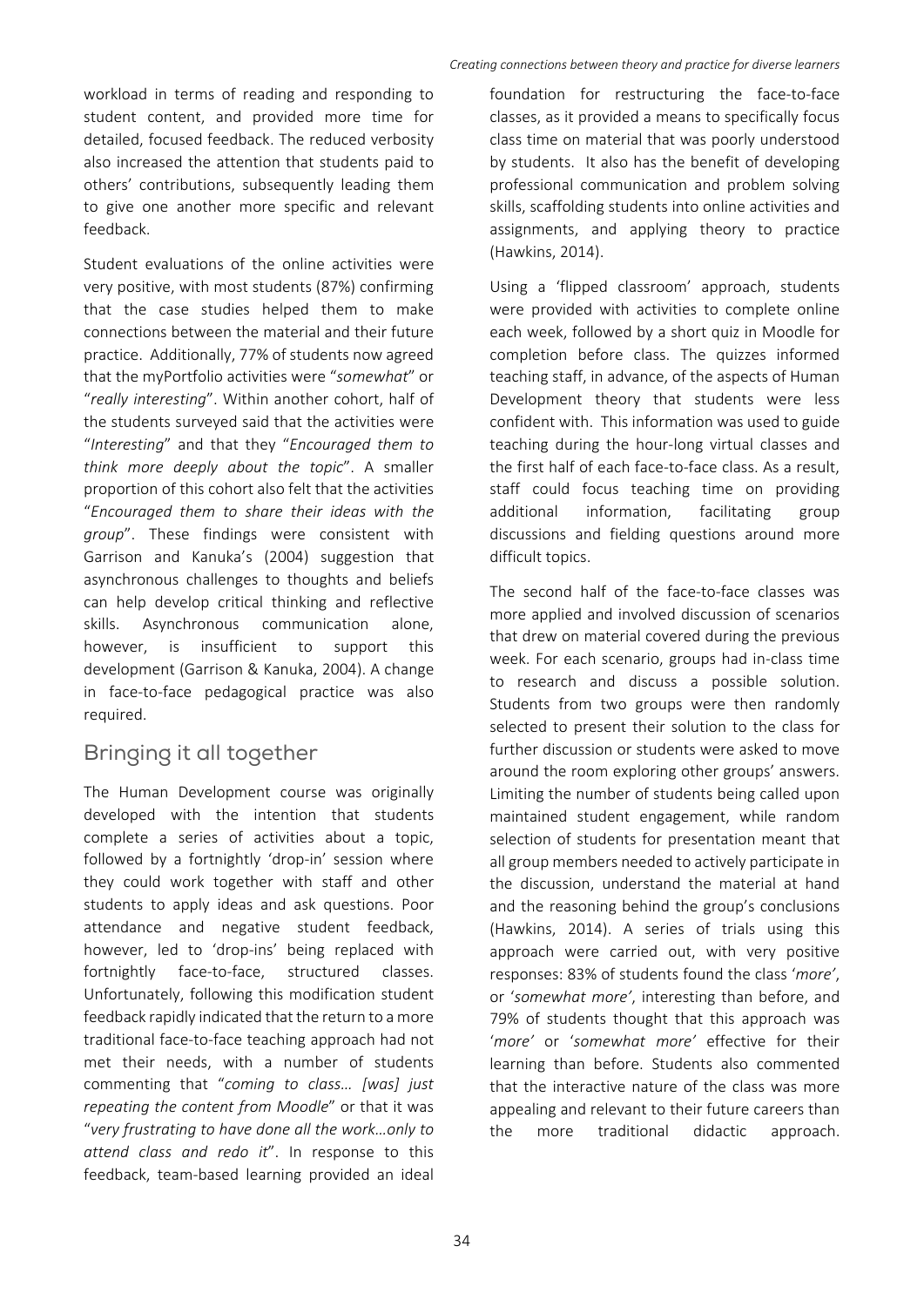#### Conclusions and future steps

The changes made to the Human Development course improved student opinion and engagement, and clearly enhanced the connection between theory, assessment and practice. Each change, however, revealed its own challenges and opportunities for further improvement.

Students appreciated the use of videos, but short, specific clips with clear links to their future professions were preferred. If videos are to be used as engaging learning tools, the presenter needs to be able to identify and clearly articulate fundamental concepts, and clearly relate them to professional practice, using appropriate anecdotes.

There is a need to increase the range of literacies being catered to during out-of-class activities. Instead of Human Development staff being responsible for finding and evaluating all course resources, evidence suggests that staff could benefit from recognising and drawing on learners' strengths and experiences. This could be in the form of learning activities that scaffold students through the process of identifying personal knowledge gaps, and going on to find, appraise and share the resources that most effectively support their specific learning needs.

Whilst students produced extraordinary work for their second assignment, some students mistakenly submitted only the spoken or the written piece. This reinforced the need for clear, unambiguous instructions and better scaffolding of assessment tasks. Kift and Moody (2009) suggest that a portfolio of work built from a 'patchwork' of small, applied activities could meet the needs of first year students more effectively than large single submissions. This approach fits well with the learning that the second assignment sought to assess, and has been incorporated into recommendations for future course changes.

Creating clear connections between lived experience, theoretical approaches and students' future goals resulted in clear gains in student engagement and attitudes toward the Human Development course. But *truly*  thoughtful integration of face-to-face and online learning experiences requires an ongoing process of change,

with each modification prompting further research and rethinking of the teaching and learning paradigms being employed. Given the benefit to students it is hoped that teachers will continue to, and, if not already, embark on this reiterative methodology.

#### References

Cope, B., & Kalantzis, M. (2009). "Multiliteracies": New literacies, new learning. *Pedagogies: An International Journal, 4*, 164‐195. http://dx.doi.org/10.1080/15544800903076044

Durie, M. (1985). A Maori perspective of health. *Social Science and Medicine*, *20*(5): 483‐486.

Garrison, D. R., & Kanuka, H. (2004). Blended learning: Uncovering its transformative potential in higher education. *The Internet and Higher Education, 7*, 95‐105. http://dx.doi.org/10.1016/ j.iheduc.2004.02.001

Graham, C. R., & Allen, S. (2009). Designing blended learning environments. In Rogers, P.L. (Ed.), *Encyclopedia of distance learning* (2nd ed., pp 562‐ 570). http://dx.doi.org/10.1000/182

Growing Up in New Zealand. (n.d.). *Official website.*  Retrieved from http://www.growingup.co.nz/ en.html

Hawkins, D. (2014). Rationale and method for developing team‐based learning education. In: D. Hawkins (Ed.), *A team‐based learning guide for faculty in the health professions*. (pp. 1‐10). Bloomington, UK: Author House.

Hays, J.M. (2015). Chaos to capability: Educating professionals for the 21st Century. *Unitec ePress Monograph Series*. Retrieved from http://www.unitec.ac.nz/epress/wp‐ content/uploads/2015/10/Chaos‐to‐

Capability\_Educating‐Professionals‐for‐the‐21st‐ Century.pdf

Jeffrey, L. M., Milne, J., Suddaby, G., & Higgins, A. (2012). *Strategies for engaging learners in a blended environment.*  Wellington, New Zealand: Ako Aotearoa.

Kerres, M., & De Witt, C. (2003). A didactical framework for the design of blended learning